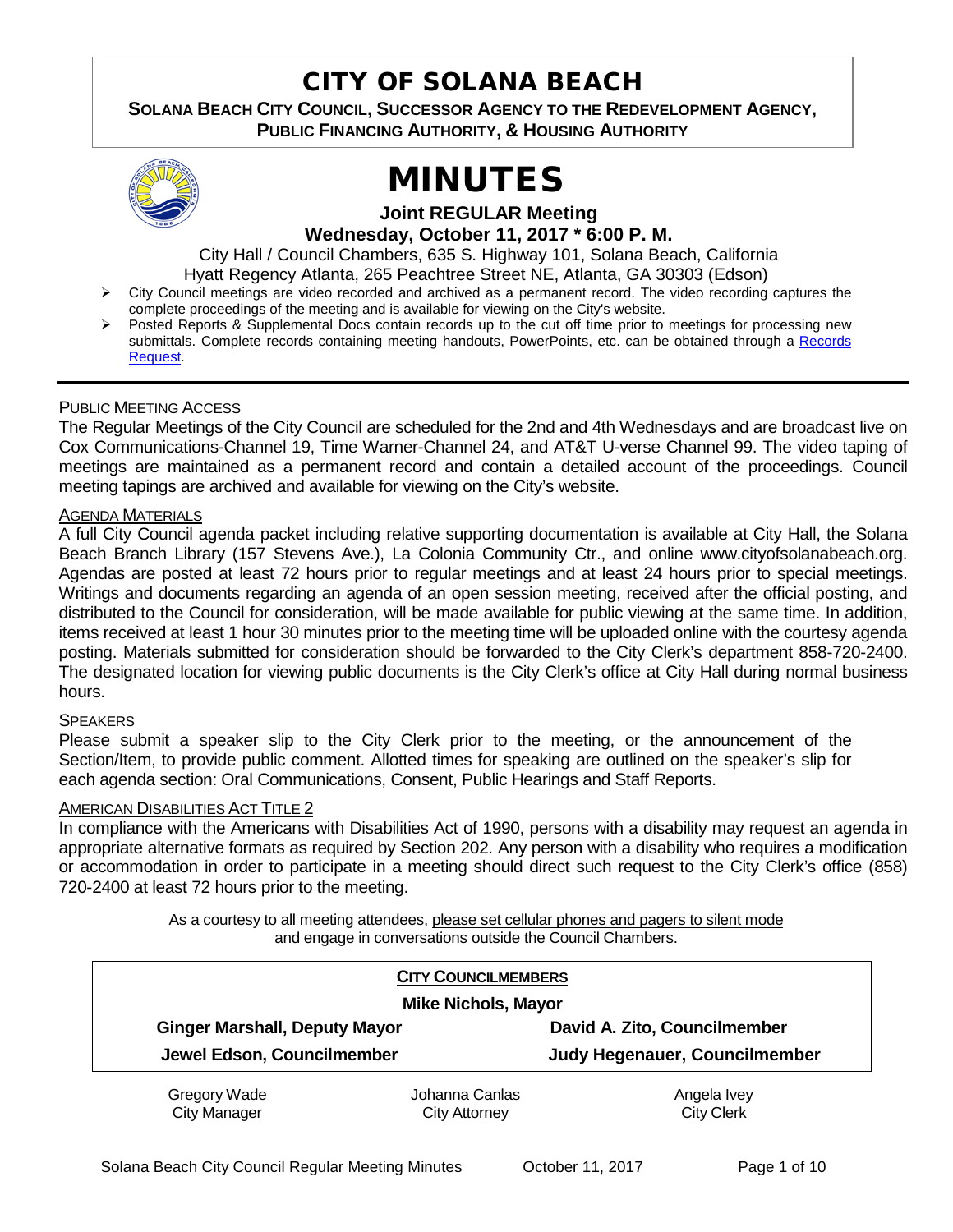## **CALL TO ORDER AND ROLL CALL:**

Mayor Nichols called the meeting to order at 6:00 p.m.

Present: Mike Nichols, Ginger Marshall, David A. Zito, Jewel Edson, Judy Hegenauer

Absent: None

Also Present: Greg Wade, City Manager Johanna Canlas, City Attorney Angela Ivey, City Clerk, Mo Sammak, City Engineer/Public Works Dir. Marie Berkuti, Finance Manager Corey Andrews, Principal Planner Danny King, Assistant City Manager

#### **CLOSED SESSION REPORT:** (when applicable)

Johanna Canlas, City Attorney, stated that there was no reportable action.

## **FLAG SALUTE:**

#### **APPROVAL OF AGENDA:**

**Motion:** Moved by Councilmember Zito and second by Deputy Mayor Marshall to approve. **Approved 5/0.** Motion carried unanimously.

#### **PROCLAMATIONS/CERTIFICATES:** *Ceremonial*

• Great Shakeout

Mayor Nichols presented a proclamation to Fire Chief Mike Stein. Chief Stein reviewed basic tips for earthquakes and reported on local fire fighters assisting in hurricane relief and current California wildfires.

**PRESENTATIONS:** Ceremonial items that do not contain in-depth discussion and no action/direction.

• San Elijo Restoration

Doug Gibson, title, San Elijo Lagoon Conservancy, presented a PowerPoint (on file).

#### **ORAL COMMUNICATIONS:**

This portion of the agenda provides an opportunity for members of the public to address the City Council on items relating to City business and not appearing on today's agenda by submitting a speaker slip (located on the back table) to the City Clerk. Comments relating to items on this evening's agenda are taken at the time the items are heard. Pursuant to the Brown Act, no action shall be taken by the City Council on public comment items. Council may refer items to the City Manager for placement on a future agenda. The maximum time allotted for each presentation is THREE MINUTES (SBMC 2.04.190). Please be aware of the timer light on the Council Dais.

Assemblyman Todd Gloria reviewed the passage of SB1 (Legislative Transportation Package) for transportation projects for the San Diego region, the Cap-and-Trade program extension until 2030, and support for the CCA (Community Choice Aggregation).

## **COUNCIL COMMUNITY ANNOUNCEMENTS / COMMENTARY:**

*An opportunity for City Council to make brief announcements or report on their activities. These items are not agendized for official City business with no action or substantive discussion.*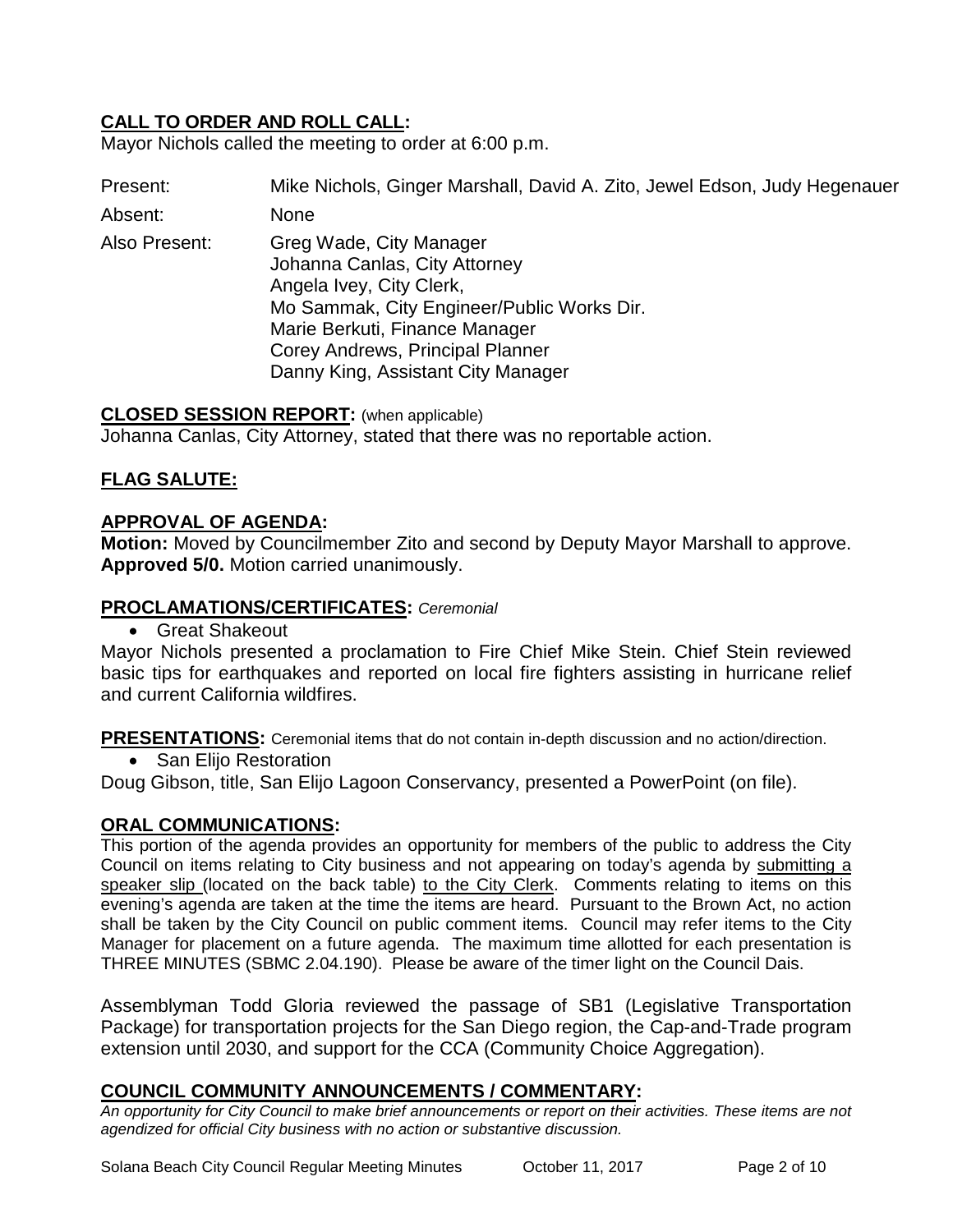## **A. CONSENT CALENDAR:** (Action Items) (A.1. - A.4.)

Items listed on the Consent Calendar are to be acted in a single action of the City Council unless pulled for discussion. Any member of the public may address the City Council on an item of concern by submitting to the City Clerk a speaker slip (located on the back table) before the Consent Calendar is addressed. Those items removed from the Consent Calendar by a member of the Council will be trailed to the end of the agenda, while Consent Calendar items removed by the public will be discussed immediately after approval of the Consent Calendar.

## **A.1. Register Of Demands.** (File 0300-30)

Recommendation: That the City Council

1. Ratify the list of demands for September 9 – 22, 2017.

## [Item A.1. Report \(click here\)](https://solanabeach.govoffice3.com/vertical/Sites/%7B840804C2-F869-4904-9AE3-720581350CE7%7D/uploads/Item_A.1._Report_(click_here)_10-11-17.PDF)

*Posted Reports & Supplemental Docs contain records up to the cut off time, prior to the start of the meeting, for processing new submittals. The final official record containing handouts, PowerPoints, etc. can be obtained through a Records Request to the City Clerk's Office.* **Motion:** Moved by Councilmember Zito and second by Deputy Mayor Marshall to approve. **Approved 5/0.** Motion carried unanimously.

## **A.2. General Fund Adopted Budget for Fiscal Year 2017-2018 Changes.** (File 0330-30)

Recommendation: That the City Council

1. Receive the report listing changes made to the Fiscal Year 2017-2018 General Fund Adopted Budget.

## [Item A.2. Report \(click here\)](https://solanabeach.govoffice3.com/vertical/Sites/%7B840804C2-F869-4904-9AE3-720581350CE7%7D/uploads/Item_A.2._Report_(click_here)_10-11-17.PDF)

*Posted Reports & Supplemental Docs contain records up to the cut off time, prior to the start of the meeting, for processing new submittals. The final official record containing handouts, PowerPoints, etc. can be obtained through a Records Request to the City Clerk's Office.* **Motion:** Moved by Councilmember Zito and second by Deputy Mayor Marshall to approve. **Approved 5/0.** Motion carried unanimously.

## **A.3. 2016 Sewer Pipeline Repairs Notice of Completion.** (File 1040-36)

Recommendation: That the City Council

- 1. Adopt Resolution 2017-142
	- a. Authorizing the City Council to accept as complete the 2016 Sewer Repair Project, Bid No. 2016-04, performed by Sancon Technologies.
	- b. Authorizing the City Clerk to file a Notice of Completion.

## [Item A.3. Report \(click here\)](https://solanabeach.govoffice3.com/vertical/Sites/%7B840804C2-F869-4904-9AE3-720581350CE7%7D/uploads/Item_A.3._Report_(click_here)_10-11-17_.PDF)

*Posted Reports & Supplemental Docs contain records up to the cut off time, prior to the start of the meeting, for processing new submittals. The final official record containing handouts, PowerPoints, etc. can be obtained through a Records Request to the City Clerk's Office.* **Motion:** Moved by Councilmember Zito and second by Deputy Mayor Marshall to approve. **Approved 5/0.** Motion carried unanimously.

## **A.4. Minutes of the City Council.**

Recommendation: That the City Council

1. Approve the Minutes of the City Council Meetings held June 28, 2017.

See Approved Minutes [http://www.ci.solana-beach.ca.us/index.asp?SEC=F0F1200D-21C6-4A88-8AE1-0BC07C1A81A7&Type=B\\_BASIC](http://www.ci.solana-beach.ca.us/index.asp?SEC=F0F1200D-21C6-4A88-8AE1-0BC07C1A81A7&Type=B_BASIC) **Motion:** Moved by Councilmember Zito and second by Deputy Mayor Marshall to approve. **Approved 5/0.** Motion carried unanimously.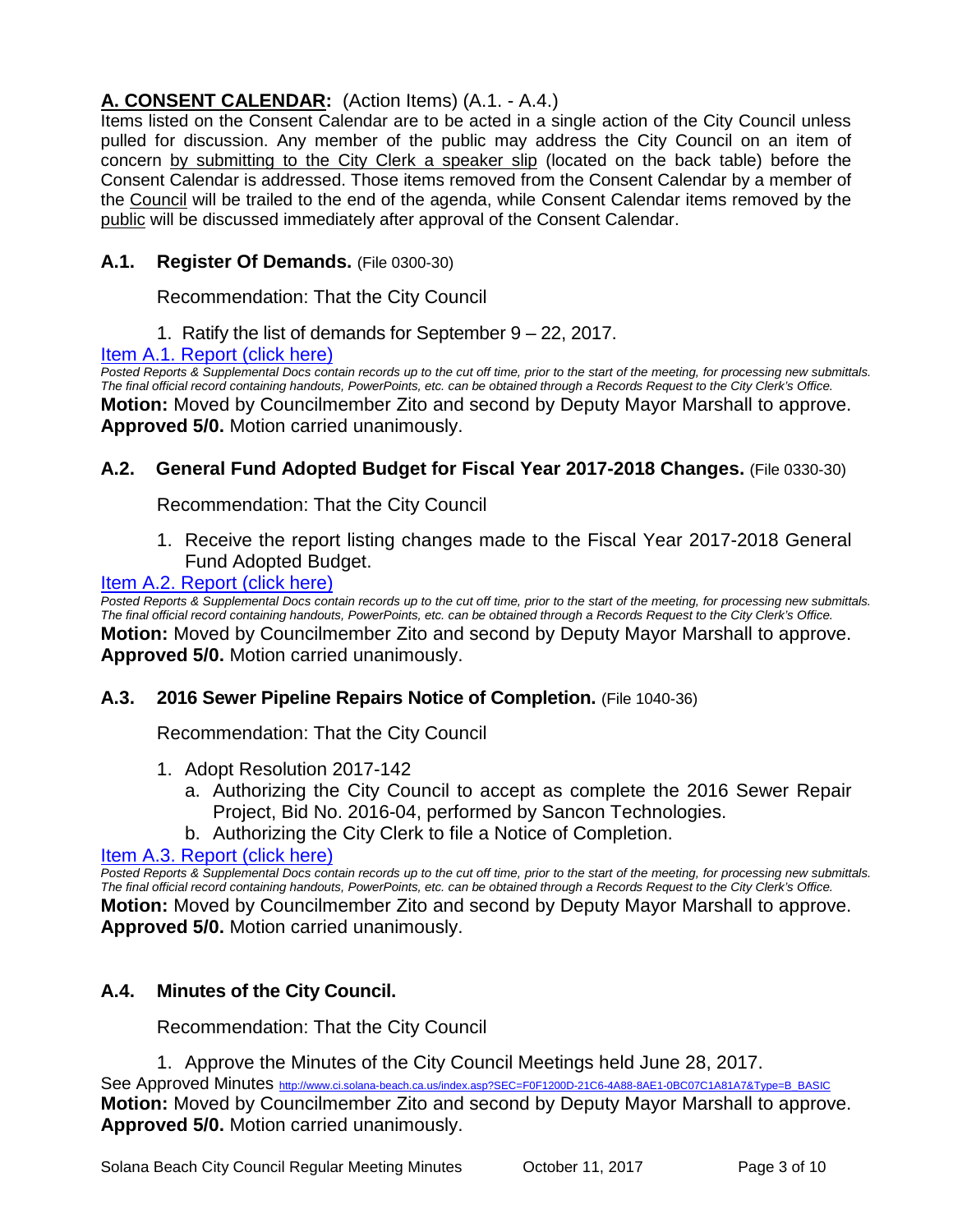## **B. PUBLIC HEARINGS:** (B.1. – B.2.)

This portion of the agenda provides citizens an opportunity to express their views on a specific issue as required by law after proper noticing by submitting a speaker slip (located on the back table) to the City Clerk. After considering all of the evidence, including written materials and oral testimony, the City Council must make a decision supported by findings and the findings must be supported by substantial evidence in the record. An applicant or designees for a private development/business project, for which the public hearing is being held, is allotted a total of fifteen minutes to speak, as per SBMC 2.04.210. A portion of the fifteen minutes may be saved to respond to those who speak in opposition. All other speakers have three minutes each. Please be aware of the timer light on the Council Dais.

## **B.1. 246 Barbara Avenue, Applicants: Kristin Brinner & Chris Novak, Case 17-16- 07.** (File 0600-40)

Recommendation: The proposed project meets the minimum zoning requirements under the SBMC, may be found to be consistent with the General Plan and may be found, as conditioned, to meet the discretionary findings required as discussed in this report to approve a DRP. Therefore, Staff recommends that the City Council:

- 1. Conduct the Public Hearing: Open the Public Hearing, Report Council Disclosures, Receive Public Testimony, and Close the Public Hearing.
- 2. Find the project exempt from the California Environmental Quality Act pursuant to Section 15303 of the State CEQA Guidelines; and
- 3. If the City Council makes the requisite findings and approves the project, adopt **Resolution 2017-069** conditionally approving a DRP to demolish the existing residence and construct a new 2,857 square foot, two-story, single-family residence with an attached carport and associated site improvements at 246 Barbara Avenue, Solana Beach.

## [Item B.1. Report \(click here\)](https://solanabeach.govoffice3.com/vertical/Sites/%7B840804C2-F869-4904-9AE3-720581350CE7%7D/uploads/Item_B.1._Report_(click_here)_10-11-17.PDF)

[B.1. Updated Report #1](https://solanabeach.govoffice3.com/vertical/Sites/%7B840804C2-F869-4904-9AE3-720581350CE7%7D/uploads/B.1._Updated_Report_1(4).pdf)

[B.1. Supplemental Documents](https://solanabeach.govoffice3.com/vertical/Sites/%7B840804C2-F869-4904-9AE3-720581350CE7%7D/uploads/B.1._Supplemental_Documents_10-11_(130pm).pdf) (as of 10-11-17, 1:30pm)

*Posted Reports & Supplemental Docs contain records up to the cut off time, prior to the start of the meeting, for processing new submittals. The final official record containing handouts, PowerPoints, etc. can be obtained through a Records Request to the City Clerk's Office.*

Greg Wade, City Manager, introduced the item.

Corey Andrews, Principal Planner, presented a PowerPoint (on file).

Kristin Brinner, applicant, stated that they updated the landscape plan to remove a tree and shrubs that the neighbor had objected to, that they had come to an agreement with the neighbors to not increase the bulk, size, and scale of the home, install the solar panels so that they were flat on the roof minimizing any increase in height.

Randy Howell said he lived adjacent to the property, that the story poles helped provide visual evidence that was needed by the neighbors, and that the opposing neighbors had come to an agreement with the applicants.

Council discussed that the revised landscape plan that was certified by the City's  $3<sup>rd</sup>$  party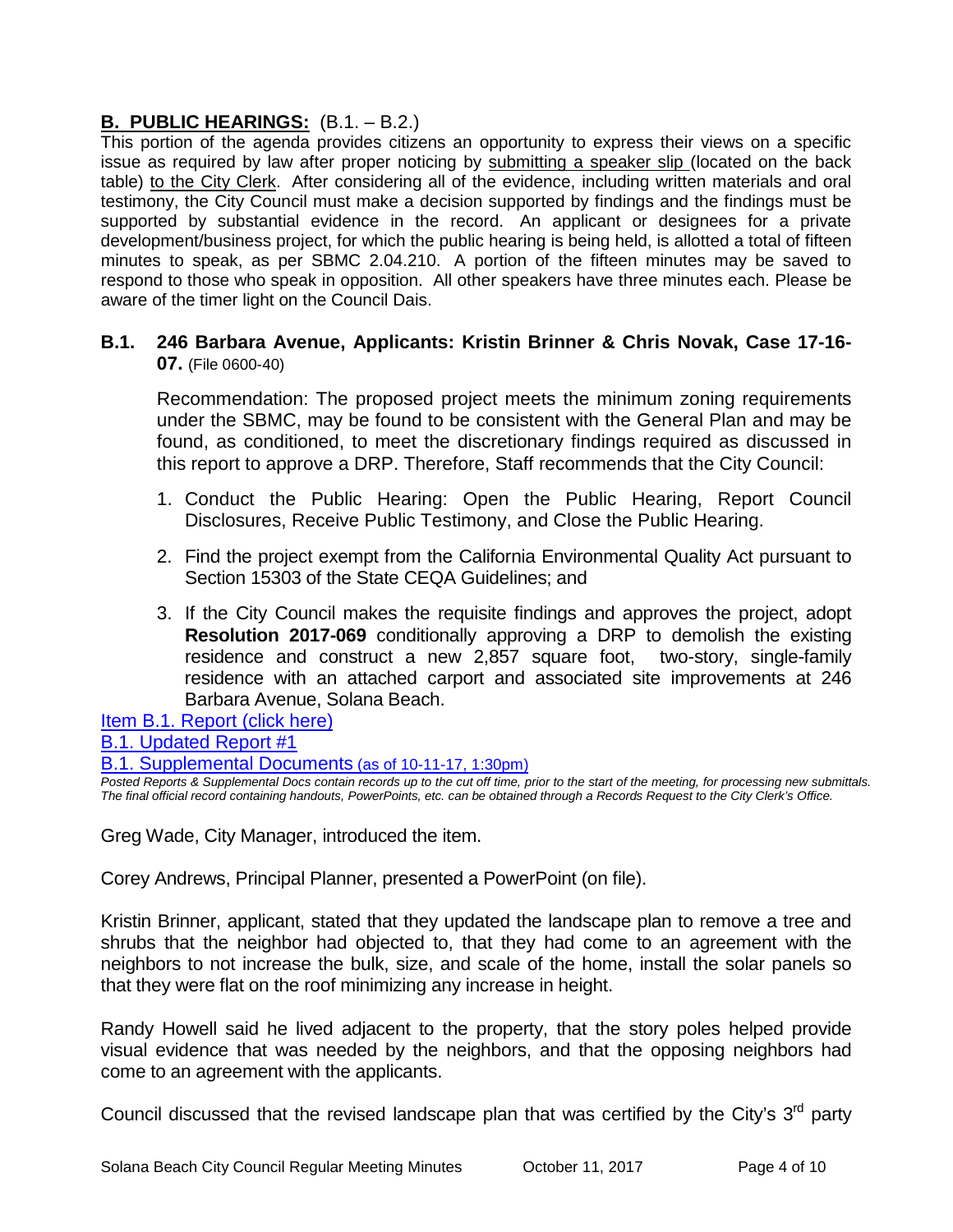consultant, would have lower water use than before, that the story poles helped with a better understanding of the project, and that solar panels would be a condition as governed by state law.

**Motion:** Moved by Councilmember Zito and second by Deputy Mayor Marshall to close the public hearing. **Approved 4/0/1** (Recused: Nichols) Motion carried.

**Motion:** Moved by Councilmember Zito and second by Deputy Mayor Marshall to approve. **Approved 4/0/1** (Recused: Nichols) Motion carried.

## **B.2. Introduce (1st Reading) Ordinance 481 Related to Regulations for Wireless Communication Facilities and Consider Revisions to Council Policy 21.** (File 0610-10)

Recommendation: That the City Council

- 1. Conduct the Public Hearing; Open the public hearing, Report Council Disclosures, Receive public testimony, Close the public hearing;
- 2. Introduce **Ordinance 481**
	- a. Finding the project exempt from the California Environmental Quality Act pursuant to Sections 15378 and 15061(b)(3) of the State CEQA Guidelines; and
	- b. Amending SBMC §17.60.120(G)

## 3. Adopt **Resolution 2017-151** approving revisions to Council Policy No. 21

#### [Item B.2. Report \(click here\)](https://solanabeach.govoffice3.com/vertical/Sites/%7B840804C2-F869-4904-9AE3-720581350CE7%7D/uploads/Item_B.2._Report_(click_here)_10-11-17.PDF)

*Posted Reports & Supplemental Docs contain records up to the cut off time, prior to the start of the meeting, for processing new submittals. The final official record containing handouts, PowerPoints, etc. can be obtained through a Records Request to the City Clerk's Office.*

Johanna Canlas, City Attorney, read the title of the ordinance.

Mayor Nichols opened public hearing.

**Motion:** Moved by Councilmember Zito and second by Deputy Mayor Marshall to close the public hearing. **Approved 5/0.** Motion carried unanimously.

**Motion:** Moved by Councilmember Zito and second by Deputy Mayor Marshall to approve. **Approved 5/0.** Motion carried unanimously.

## **C. STAFF REPORTS**: (C.1. - C.5.)

*Submit speaker slips to the City Clerk.*

**C.1. Community Choice Aggregation (CCA) Development and Implementation.** (File 1010-40)

Recommendation: That the City Council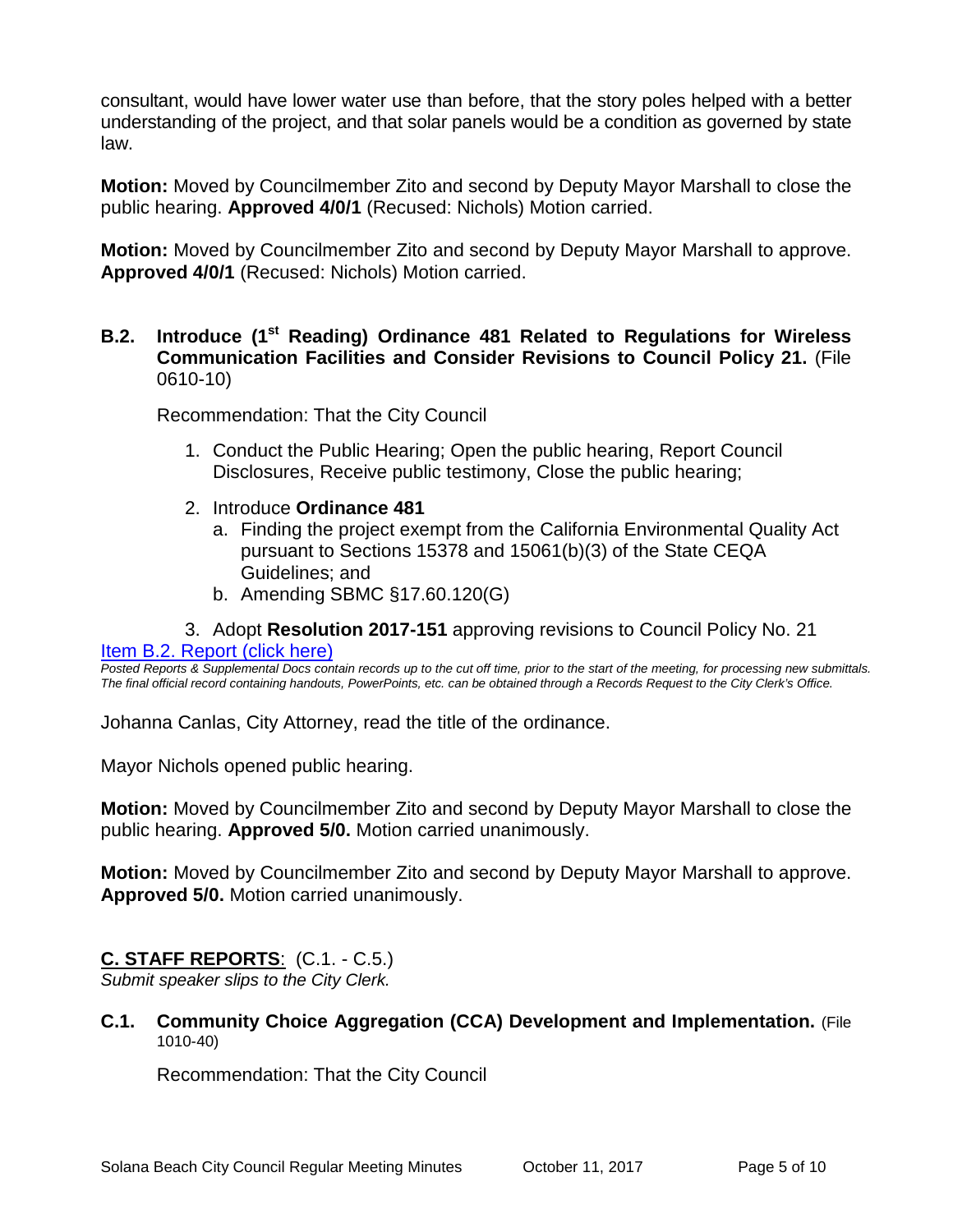1. Authorize the City to move into Phases 2 and 3 of CCA program development and implementation.

[Item C.1. Report \(click here\)](https://solanabeach.govoffice3.com/vertical/Sites/%7B840804C2-F869-4904-9AE3-720581350CE7%7D/uploads/Item_C.1._Report_(click_here)_10-11-17.PDF)

[C.1. Supplemental Documents](https://solanabeach.govoffice3.com/vertical/Sites/%7B840804C2-F869-4904-9AE3-720581350CE7%7D/uploads/C.1._Supplemental_Documents_-_10-11_(215pm)(1).PDF) (as of 10-11-17, 5:45pm)

*Posted Reports & Supplemental Docs contain records up to the cut off time, prior to the start of the meeting, for processing new submittals. The final official record containing handouts, PowerPoints, etc. can be obtained through a Records Request to the City Clerk's Office.*

Greg Wade, City Manager, introduced the item and stated that this had started around 2010-2011 with a lot of work being done over time including putting together a feasibility or technical study to look carefully at options there were for the City to embark on this opportunity. He said that several models were studied and the focus was to proceed with a cost effective option without putting any costs on the tax payers or exposing the City's general fund to risk, that Joint Powers Authorities (JPAs) could be expensive to fund and start up so the best opportunity for the City to pursue was to look at a City-only CCA, leaving open the possibility of a JPA or a hybrid JPA that could be pursued with other cities within the county of San Diego in the future.

Dan King, Assistant City Manager, presented a PowerPoint (on file).

John Putz, The Energy Authority, TEA, continued the same PowerPoint (on file)

Dan King, Assistant City Manager, continued the PowerPoint

Jim Wang said he was with the Encinitas Environmental Committee but was speaking for himself, that he encouraged Solana Beach to go ahead with implementing Phases 2 and 3, that 13% revenue retention was large and would allot funding to parks, home efficiency upgrades, rebates, and that residents should be able to choose the type of power they desired (solar, wind, coal, etc.).

Patti Larchet said she was a resident and Board Member of the Climate Action Campaign, that 70 cities and 9 counties already had experience in this area, and asked Council to pass Phases 2 and 3.

Al Evans said that things were moving too fast and there were many unknowns, that he wanted to know the down side and risks to the City and rate payers, why the City was not working with other north county cities, and how it would impact SDG&E costs.

Dave Clemmons (time donated by Cindi Clemmons) said that choice was good, that other choices were available through Sempra and SDG&E eco choices, that he supported forming a CCA but did not support it at this time, to let the City of San Diego forge their CCA against SDG&E first and monitor their success and learn from their lessons, to consider forming a regional CCA alliance with other north county cities to share the risks, and to hold off until next summer to allow the PCIA ruling to be settled and determine that impact.

Lane Sharman (time donated by Erica Morgan) said that he moved to Solana Beach in 2008 and joined the Clean & Green Committee, that he was the co-founder of San Diego Energy District, that Marin Clean Energy launched the first CCA in 2010, to resolve who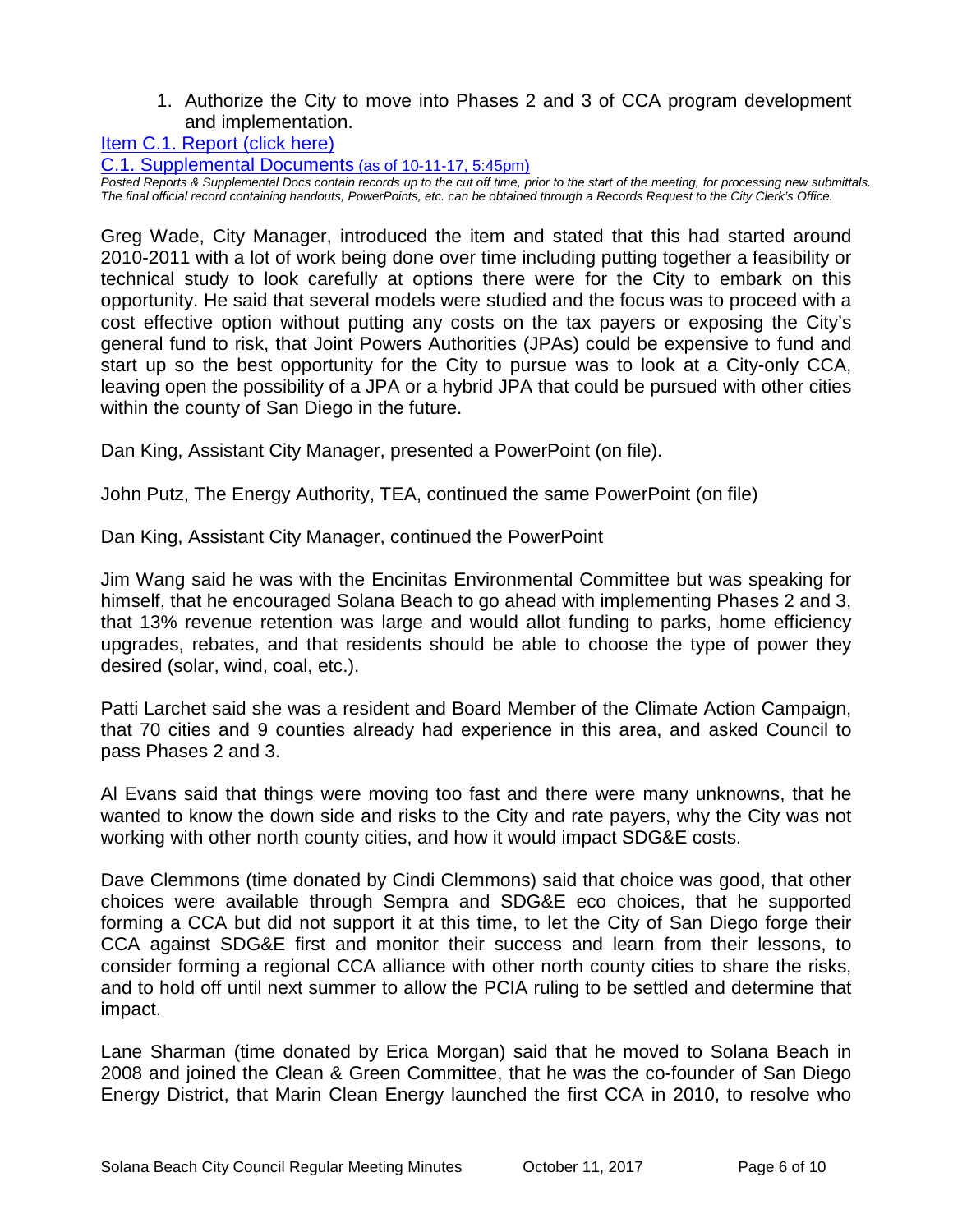would be the banking resource handling the lock box, and asked Council to approve with unanimous vote.

Nicole Capretz, Climate Action Campaign, said that she was in favor of Community Choice that the City should not delay.

Lindsey Bazzet read a letter from her husband Torgen Johnson that said that public was stuck with huge expenses and risks of a nuclear power plant delivered by power utilities, to give the community a voice and a choice, and recommended that Council proceed.

Mary Yang said that she was trained as a PhD Scientist and was Co-Founder of a Bio-Tech Company and that she had attended a Science and Policy discussion at Scripps Institute regarding climate change, that solution to avert a catastrophe was to scale up community plans which included CCA's, that the City did not need to wait for San Diego, and urged Council to move forward.

Ty Tosdal said that he urged Council to move forward with CCA program, that he looked forward to being a customer, that moving forward now would not preclude forming an alliance with other cities or counties in the future.

Kelly Harless stated that this was not a fast tracked process and that the City and community had been talking about it for a long time in a transparent fashion, that she did not have the expertise to recommend approval or postponement but that she was confident with the research completed and data gathered, and that Council would make the right decision.

## *Mayor Nichols recessed the meeting for a break at 8:05 p.m. and reconvened at 8:16 p.m.*

Council and Staff discussed PCIA, updated annual basis, IOUs, that Phase 2 would involve the City paying for consultants up to \$156k, that additional costs would be absorbed by the CCA and not by the City, that Staff costs had been factored into the proforma which could be adjusted down, planning for risks, that it was fiscally conservative as the City's general funds were not at risk, and that all CCA's had been successful so far so the lock box had not been legally tested.

Discussion continued regarding other capital outlay, that Lancaster took a loan from the City to start and was paid back quickly due to operational revenue, that energy markets were very liquid, that the City was large enough, that the consultant was a nonprofit designed to service public entities, that it was the right move for the City, and that SDG&E now offered 100% because CCA's had formed.

Deputy Mayor Marshall said that she still had some concerns about PCIA charges, to partner up with a JPA format of other cities, that she had solar panels, and that she could not support it at this time.

**Motion:** Moved by Councilmember Hegenauer and second by Councilmember Zito to approve. **Approved 4/1** (Noes: Marshall) Motion carried.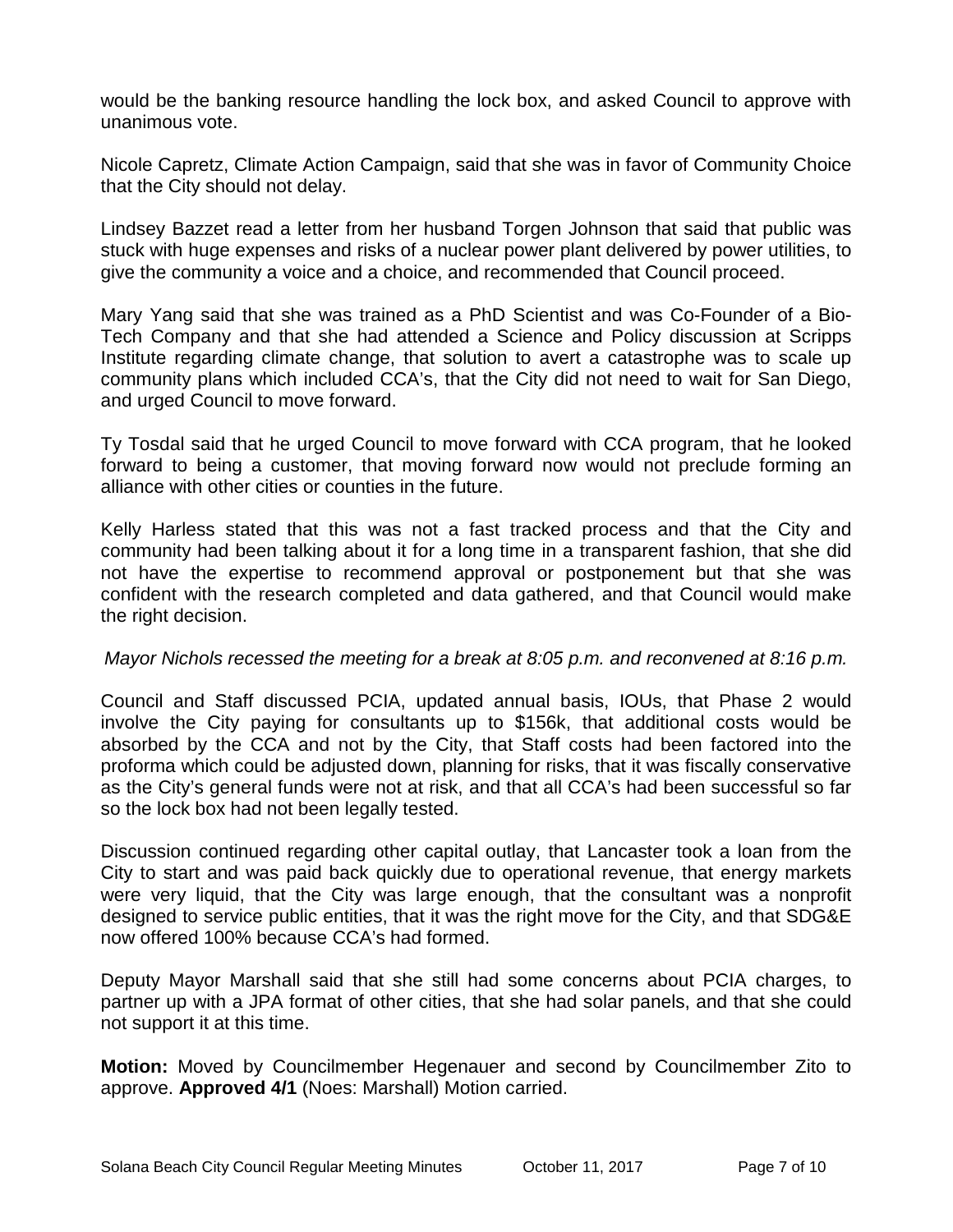## **C.2. Lomas Santa Fe / I-5 Pedestrian and Bicycle Improvements.** (File 0820-75)

Recommendation: That the City Council

1. Receive this report and provide further direction if necessary.

[Item C.2. Report \(click here\)](https://solanabeach.govoffice3.com/vertical/Sites/%7B840804C2-F869-4904-9AE3-720581350CE7%7D/uploads/Item_C.2._Report_(click_here)_10-11-17.PDF)

[C.2. Supplemental Documents \(as of 10-10-17, 12pm\)](https://solanabeach.govoffice3.com/vertical/Sites/%7B840804C2-F869-4904-9AE3-720581350CE7%7D/uploads/C.2._Supplemental_Documents_(10-10_12pm).pdf)

*Posted Reports & Supplemental Docs contain records up to the cut off time, prior to the start of the meeting, for processing new submittals. The final official record containing handouts, PowerPoints, etc. can be obtained through a Records Request to the City Clerk's Office.*

Greg Wade, City Manager, introduced the item

Mo Sammak, Public Works/Engineering Dir., presented a PowerPoint (on file).

Council discussion.

#### **C.3. Marine Safety Center Preliminary Design Request for Proposals.** (File 0730-30)

Recommendation: That the City Council

1. Adopt **Resolution 2017-146** authorizing the City Engineer to issue a Request for Proposals for preliminary engineering and discretionary permit processing for the Marine Safety Center at Fletcher Cove Park.

[Item C.3. Report \(click here\)](https://solanabeach.govoffice3.com/vertical/Sites/%7B840804C2-F869-4904-9AE3-720581350CE7%7D/uploads/Item_C.3._Report_(click_here)_10-11-17.PDF) 

*Posted Reports & Supplemental Docs contain records up to the cut off time, prior to the start of the meeting, for processing new submittals. The final official record containing handouts, PowerPoints, etc. can be obtained through a Records Request to the City Clerk's Office.*

Greg Wade, City Manager, introduced the item.

Mo Sammak, Public Works/Engineering Dir., presented a PowerPoint (on file).

Council and Staff discussed the size of the project.

#### **C.4. Glencrest Drive Emergency Storm Drain Relocation and Drainage Easement Vacation.** (File 0850-40)

Recommendation: That the City Council

#### 1. Adopt **Resolution 2017-144**:

- a. Receiving this report detailing the specifics of the emergency nature of this project;
- b. Making a finding, based on substantial evidence set forth in the Staff Report, that an emergency existed in the City due to the public safety hazard posed by the sink hole and potential roadway impacts from diverting the storm runoff onto the roadway, that the emergency did not permit a delay resulting from a competitive solicitation for bids, and that the action was necessary to respond to the emergency;
- c. Ratifying the City Manager's decision for the emergency storm drain repairs located at 473 and 521 Glencrest Drive and relocating the storm drain system into the street right-of-way under the authority of Section 3.08.060 of the Solana Beach Municipal Code (SBMC) which states that the City Manager may make emergency purchases that exceed \$25,000 in response to conditions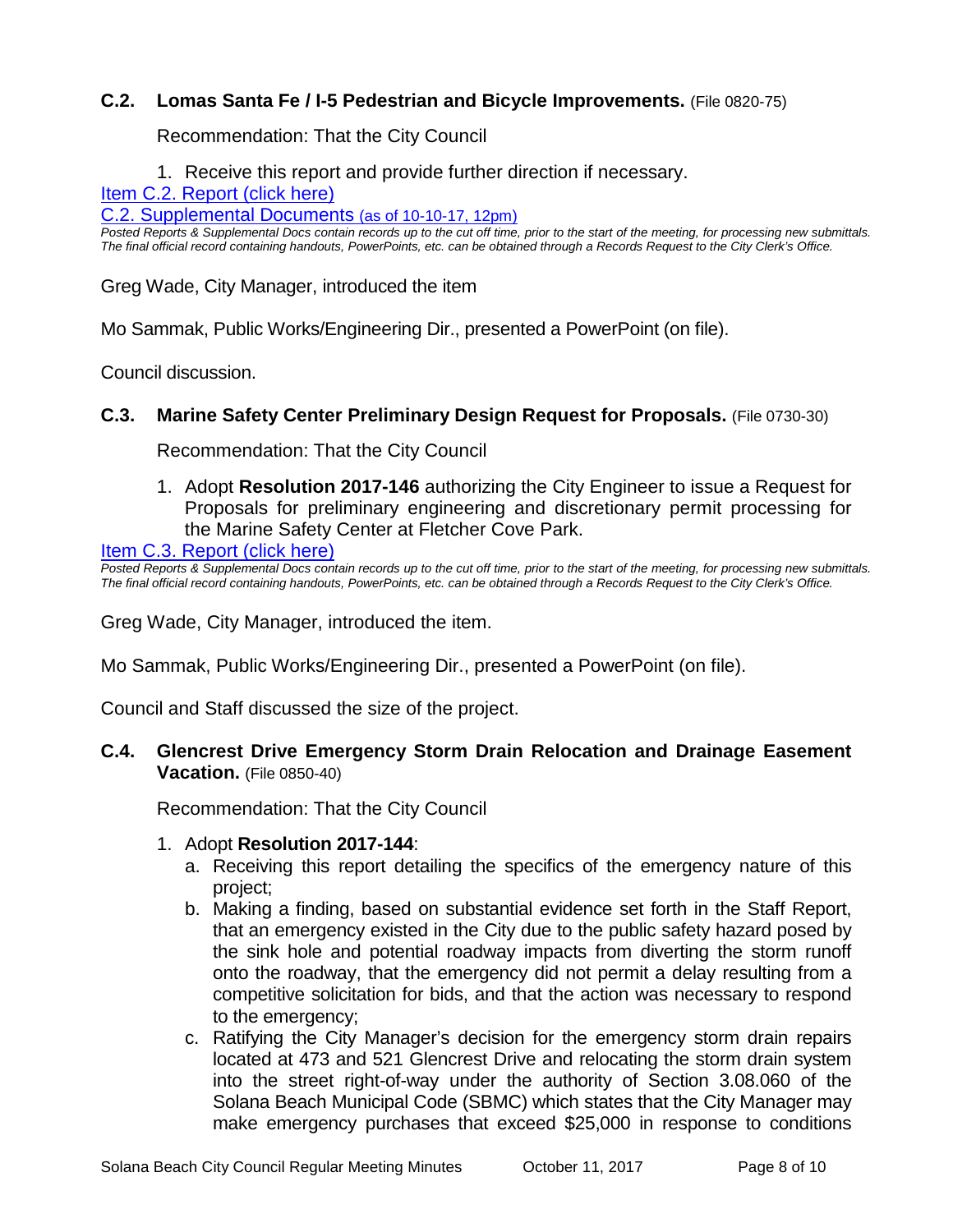that endanger life, health or safety and that those emergency purchases are free from the provisions of Chapter 3.08 of the SBMC;

- d. Authorizing the City Manager to pay all invoices associated with the emergency storm drain repairs located at 473 and 521 Glencrest Drive and relocating the storm drain system into the street right-of-way;
- e. Authorizing the City Council to accept as complete the Glencrest Drive emergency storm drain repairs performed by PAL General Engineering and authorizing the City Clerk to file a Notice of Completion.

## 2. Adopt **Resolution 2017-150**:

- a. With respect to the drainage easement vacation described in the legal description marked as Exhibit "A," and shown on Exhibit "B," finding:
	- i) The easement has been superseded by relocation and there are no other public facilities located within the easement.
	- ii) The public facility or purpose for which the easement was originally acquired will not be detrimentally affected by the vacation or the purpose for which the easement was acquired no longer exists.
- b. Approving the Drainage Easement Vacation, more particularly described in the legal description marked as Exhibit "A," and shown on Exhibit "B," which are by this reference incorporated herein and made a part hereof, is ordered vacated.
- c. Authorizing the City Clerk to record a certified copy of this resolution with attached exhibits, attested by the City Clerk under seal, in the Office of the County Recorder.

#### [Item C.4. Report \(click here\)](https://solanabeach.govoffice3.com/vertical/Sites/%7B840804C2-F869-4904-9AE3-720581350CE7%7D/uploads/Item_C.4._Report_(click_here)_10-11-17.PDF)

*Posted Reports & Supplemental Docs contain records up to the cut off time, prior to the start of the meeting, for processing new submittals. The final official record containing handouts, PowerPoints, etc. can be obtained through a Records Request to the City Clerk's Office.*

Greg Wade, City Manager, presented a PowerPoint (on file).

Joe Kellejian said that the sink hole was between his neighbor's garage and his home, that he supported the resolutions, it was important that the City have a list of what is owned by the City and the properties' conditions to prevent something like this, and asked what the composition of the walk way would be, and if the City was going to maintain the pedestrian walkway on this corner.

Staff said that the plan was to install decomposed granite and that the area would be maintained by the City.

**Motion:** Moved by Councilmember Zito and second by Deputy Mayor Marshall to approve. **Approved 5/0.** Motion carried unanimously.

## **C.5. City Manager Employment Contract.** (File 0530-15)

Recommendation: That the City Council

1. Adopt **Resolution 2017-152** authorizing the Mayor to execute the Second Amendment to the employment agreement between the City of Solana Beach and Gregory Wade to reflect the three percent increase in base salary and the additional two thousand dollars towards deferred compensation.